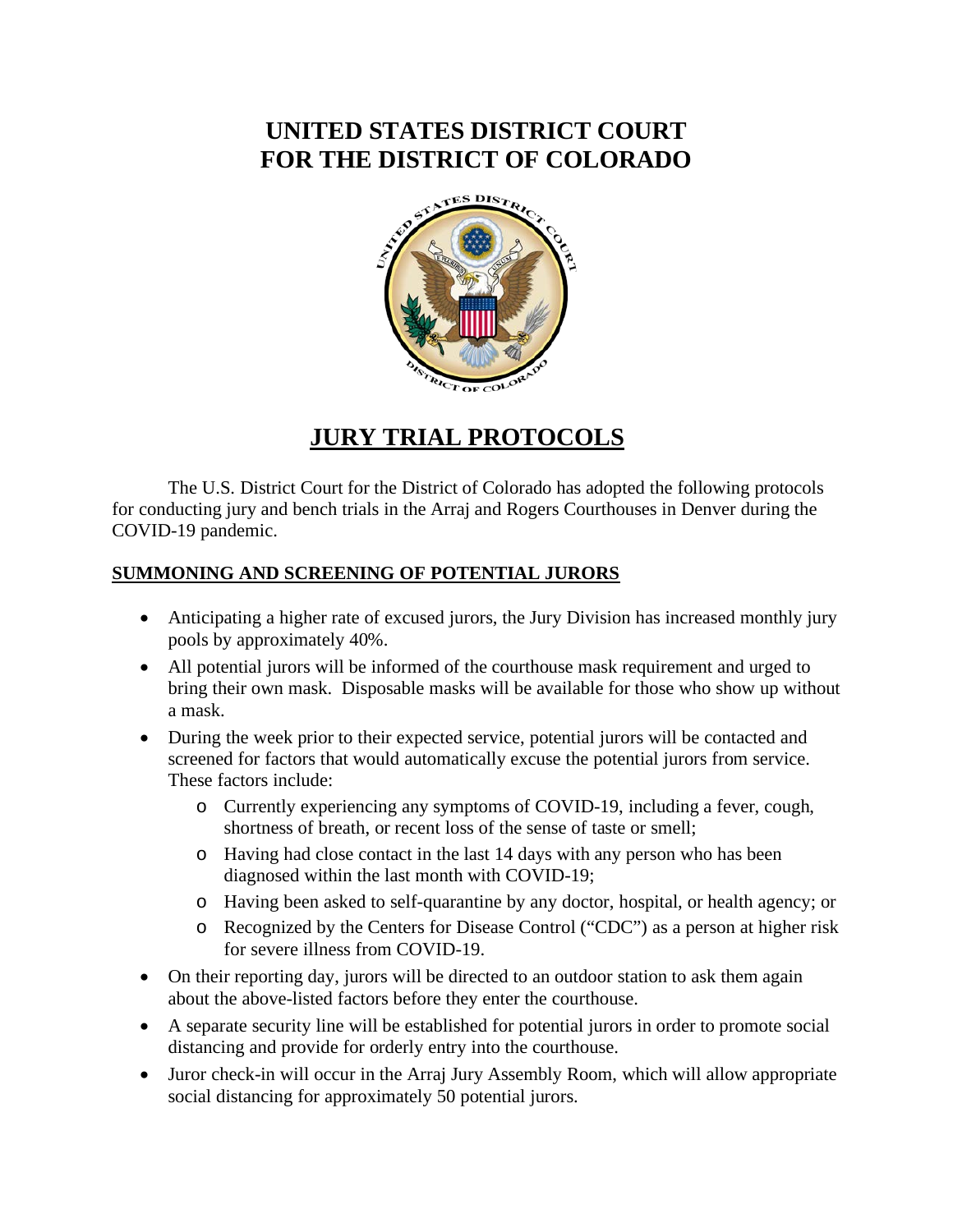#### **JURY SELECTION**

#### **Civil Trials:**

- Courtroom A201 (the ceremonial courtroom) will be used to conduct voir dire.
- Jurors who are physically able will walk from the Jury Assembly Room to the ceremonial courtroom by stairs instead of elevators.
- Jurors will be seated in the gallery of the ceremonial courtroom, which will accommodate 22 jurors with adequate social distancing. An additional five jurors may be seated in the jury box, and four more jurors may be seated in front of the jury box, if necessary.
- Because the gallery will be occupied by the jury, spectators will not be permitted in the ceremonial courtroom. An audio link will be provided to allow members of the public to call in and listen to the proceedings.

#### **Criminal Trials:**

- Courtroom A201 will be used to conduct voir dire.
- Jurors who are physically able will walk from the Jury Assembly Room to the ceremonial courtroom by stairs instead of elevators.
- Jurors will be seated in the gallery of the ceremonial courtroom, which will accommodate 22 jurors with adequate social distancing. An additional five jurors may be seated in the jury box, and four more jurors may be seated in front of the jury box, if necessary.
- Voir dire may be conducted in two rounds, if necessary. In such case, peremptory challenges will be exercised at the conclusion of both rounds against the entire qualified venire.
- A VTC link will be established between the ceremonial courtroom and the Jury Assembly Room so that the jurors seated in the Jury Assembly Room can follow along with the voir dire questions asked in the courtroom.
- Because the gallery will be occupied by the jury, spectators will not be permitted in the ceremonial courtroom. An audio link will be provided to allow members of the public to call in and listen to the proceedings.

### **EMPANELED JURIES:**

- Trial will take place in the assigned courtroom of the presiding judicial officer or, in the discretion of the presiding judicial officer, in the ceremonial courtroom.
- Jurors will sit in the gallery of the courtroom.
- Jurors with sight or hearing issues will be seated towards the front of the gallery.
- Jurors will be instructed to report to an alternate courtroom each morning and at the conclusion of lunch breaks, which will serve as the jury deliberation room.
- Beginning on the morning of the second day of trial, and on all mornings thereafter, jurors will be required to call the assigned courtroom deputy before 7:30 a.m. if he or she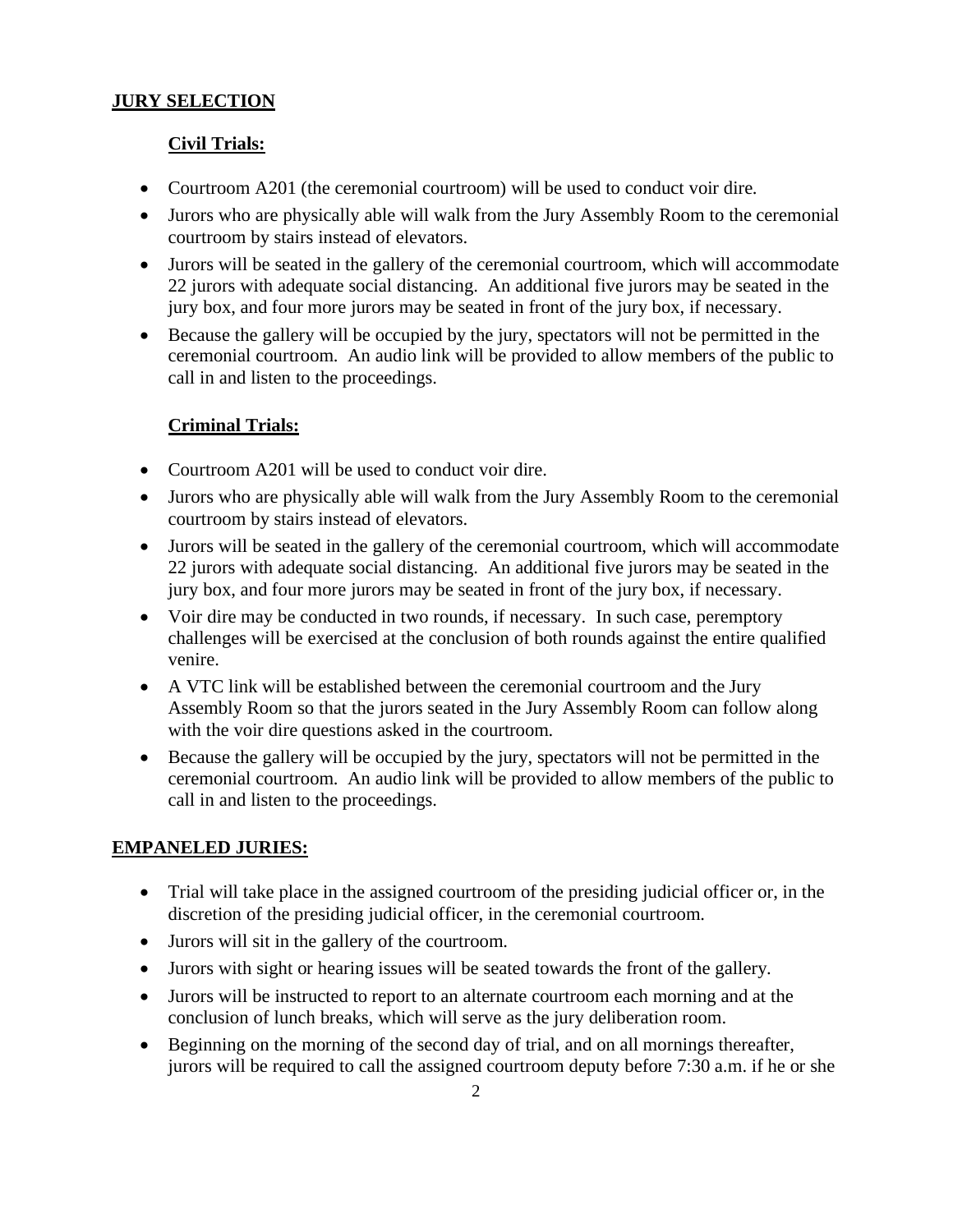is experiencing any COVID-19 symptoms.

#### **TRIAL PROCEDURES:**

- Everyone in the courtroom must wear a mask.
- Masks may be removed for purposes of identification in-court and for the purposes of briefly allowing the jury to see the witness's or party's face by way of introducing the person to the jury.
- Attorneys and witnesses are encouraged to experiment with different styles of masks prior to trial so that they choose a mask that protects others, but also allows them to be understood more easily when speaking into a microphone.
- Two laptop computers will be set up in the jury deliberation room, which will allow an attorney to conduct a witness examination via VTC without a mask.
- Witnesses may testify in the courtroom with a mask or via VTC from the jury deliberation room without a mask.
- Attorneys may ask questions in the courtroom with a mask or via VTC from the jury deliberation room without a mask.
- Attorneys should address the court and the jury from the table where they are sitting and avoid use of the podium.
- Attorneys should speak from the same microphone for the duration of the trial and avoid touching the microphone. Microphone covers will be provided and changed out during the lunch break and before each day's trial session.
- Exhibits should be presented electronically or, if necessary, with the document viewer, to avoid passing out or touching paper.
- The Court has procured a two-way electronic transceiver system that will allow private encrypted conversations between people speaking in a quiet voice.
- One pair of transceivers will be offered to criminal defense counsel and the defendant to facilitate confidential communications between the two while in court and still allow for social distancing.
- A second set of transceivers, set on a separate secure channel, will be provided to one attorney for each side/party, the presiding judicial officer, and the court reporter in order to conduct bench conferences.
- Attorneys are encouraged to bring their own ear buds with microphone (male-end plug) for greater comfort and cleanliness when using the transceiver system. Criminal defense attorneys should also bring a set of earbuds for the defendant. Bluetooth is not supported by this system.
- Bench conferences may be conducted using the transceiver system described above. At the judge's discretion, the judge, one attorney for each side/party, and the court reporter, all wearing masks, can move to the jury deliberation room and/or hallway behind the courtroom to conduct bench conferences without using the transceiver system.
- Parties shall have one, or at most two, witnesses in the witness waiting areas at any one